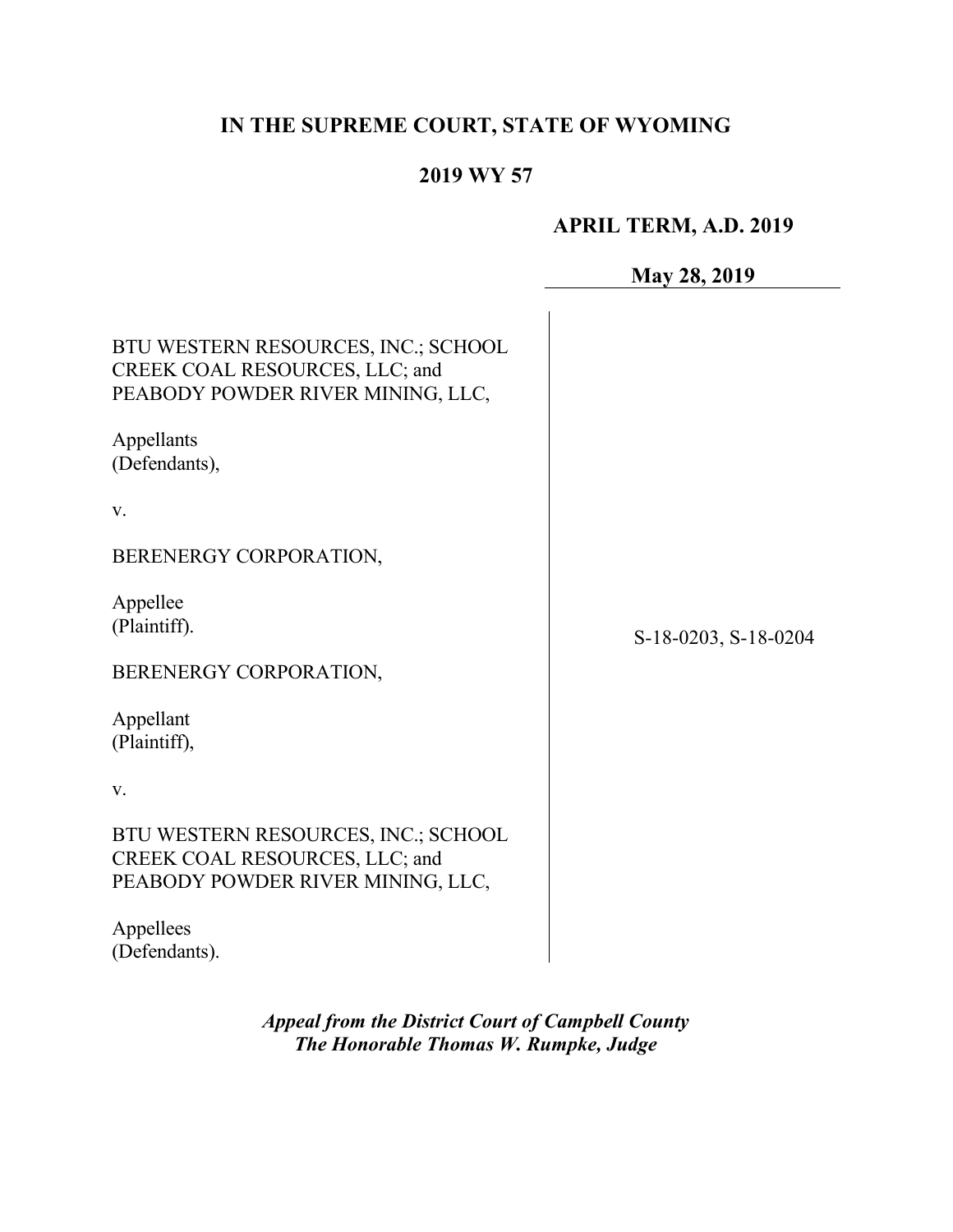## Representing BTU Western Resources, Inc.; School Creek Coal Resources, LLC; and Peabody Powder River Mining, LLC:

Patrick R. Day, Thomas L. Sansonetti, Matt J. Micheli, and Jeffrey S. Pope, Holland & Hart LLP, Cheyenne, Wyoming. Argument by Mr. Day.

#### Representing Berenergy Corporation:

Darin B. Scheer and Keith Burron, Crowley Fleck PLLP, Cheyenne, Wyoming; Peter C. Forbes, Carver Schwarz McNab Kamper & Forbes, LLC, Denver, Colorado. Argument by Mr. Forbes.

Before DAVIS, C.J., and FOX, KAUTZ, GRAY, and BURKE (RET.), JJ.

NOTICE: This opinion is subject to formal revision before publication in Pacific Reporter Third. Readers are requested to notify the Clerk of the Supreme Court, Supreme Court Building, Cheyenne, Wyoming 82002, of any typographical or other formal errors so that correction may be made before final publication in the permanent volume.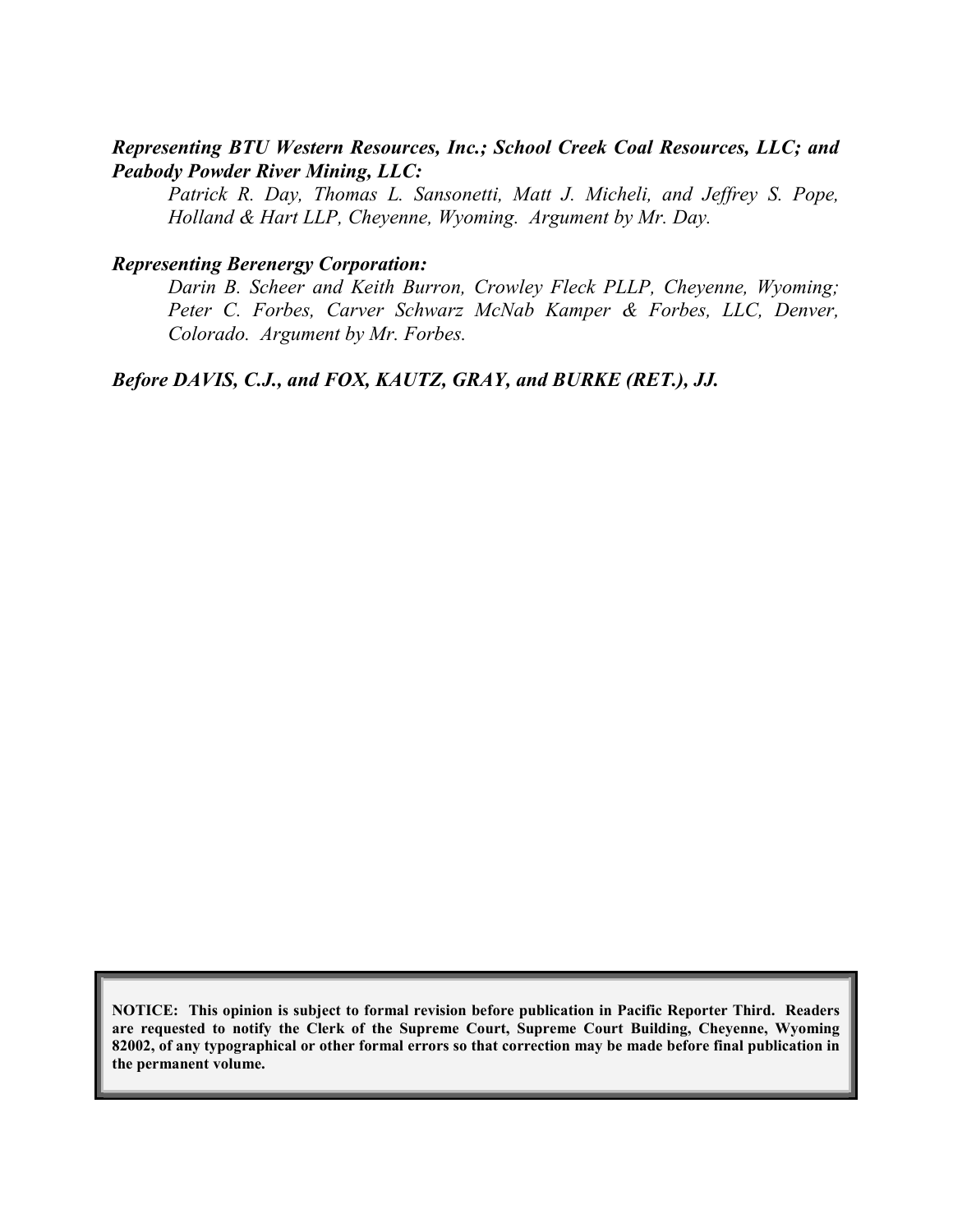### GRAY, Justice.

[¶1] This dispute, over priority of rights between mineral developers in Wyoming's Powder River Basin, is before the Court a second time. Berenergy owns rights to both federal and private oil and gas. Peabody holds federal coal leases, and these minerals overlap. Berenergy Corp. v. BTU Western Resources, Inc., 2018 WY 2, ¶¶ 38-42, 408 P.3d 396, 404 (Wyo. 2018) (*Berenergy I*). In *Berenergy I*, we determined the United States Department of Interior, Bureau of Land Management (BLM) was a necessary party to the proceedings dealing with competing federal leases. We remanded Berenergy I to the district court to determine whether the BLM could be joined as a party and, if it could not, instructed the case be dismissed. Id. ¶ 43, 408 P.3d at 405.

[¶2] A petition for rehearing was filed alleging the private oil and gas lease (Thornburg lease) was not appealed or decided in Berenergy I. The Thornburg lease—like Berenergy's federal oil and gas leases—overlaps Peabody's federal coal lease. We declined to amend our opinion, finding that issues related to the Thornburg lease were not appealed. In doing so, we did not limit the district court's authority to consider the Thornburg lease issues on remand if it found it appropriate to do so.

[¶3] On remand, the district court held that it did not have subject matter jurisdiction "as to the lands underlying the Thornburg lease absent the presence of the BLM . . . [and was] limited to construing the leases affecting the lands underlying the Thornburg lease." The district court applied the "law of the case" in deciding that a form of the accommodation doctrine governs to resolve the parties' dispute on the overlapping minerals. It declined to rule on what accommodation would be required because of its finding on jurisdiction. Both parties appeal. We reverse, in part, and affirm, in part.

### **ISSUES**

[¶4] We address the following issues:

- I. Is the BLM's participation necessary to resolve the Thornburg lease dispute?
- II. Does law of the case doctrine require the district court to apply its original judgment of accommodation?

### **FACTS**

[ $\llbracket$ 5] Most of the facts underlying this case are set forth in *Berenergy I*,  $\llbracket \llbracket$  5-12, 408 P.3d at 397-99 and, except for those pertinent to this appeal, are not reiterated here.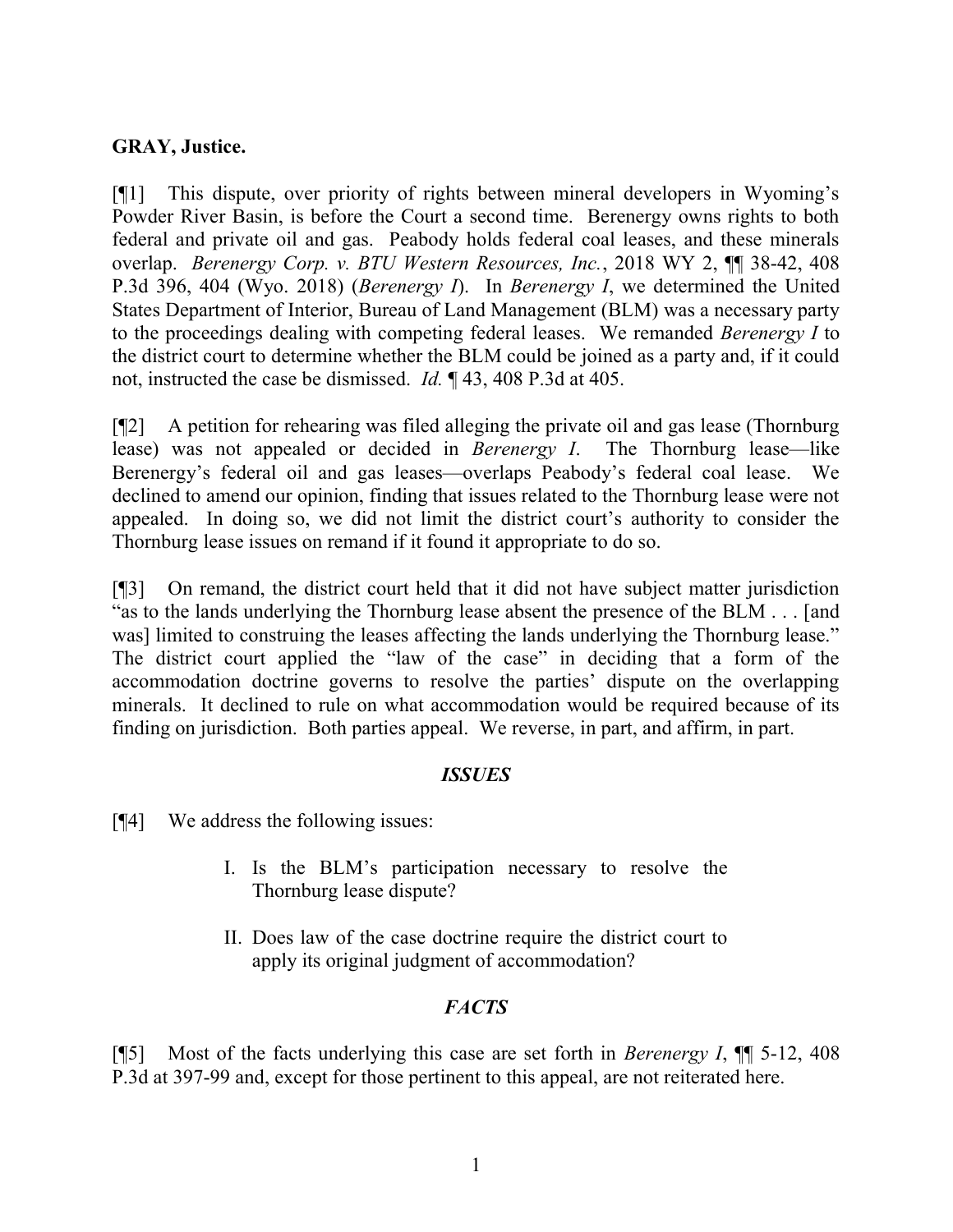[¶6] Berenergy and Peabody develop minerals in Wyoming's Powder River Basin. Berenergy produces oil from both federal and private oil and gas leases. The private lease known as the Thornburg lease is the subject of this appeal. Peabody mines coal pursuant to its separate federal leases. It plans to extract coal by strip mining areas subject to Berenergy's oil and gas leases, including the Thornburg lease. Peabody's process requires removing top soil, blasting, and excavating the subsurface. Peabody cannot blast within 500 feet of an engineered structure, including an oil well. The parties cannot simultaneously conduct their operations. See Berenergy I, ¶ 12, 408 P.3d at 398.

#### Original Proceedings in District Court

[¶7] Berenergy filed its lawsuit seeking a declaration of the parties' relative rights to develop the minerals subject to their leases. The district court granted in part and denied in part the parties' cross-motions for summary judgment concerning questions of which legal principles should govern their conflict. The district court held the dispute would be resolved under the accommodation doctrine and that its ruling on the relative rights of the parties under their conflicting federal mineral leases would apply equally to the Thornburg lease. A bench trial followed. After trial, the district court ruled on a number of issues. Those decisions relevant to this appeal are: (1) Berenergy must, at appropriate times, cease production and cap its wells below the projected coal seam allowing Peabody to mine through these areas; (2) Peabody must compensate Berenergy for losses in production on a per well basis; and (3) Peabody must escrow monies to cover Berenergy's costs for waterflood production of its oil leases using an off-site well.<sup>1</sup>

#### **Berenergy** I

 $\overline{a}$ 

 $[$ [8] In *Berenergy I*, we considered cross-appeals of the district court's ruling regarding the federal leases. Berenergy I, ¶ 14, 408 P.3d at 399. We concluded that we could not reach the substance of those appeals because the BLM was a necessary party to be joined under Rule 19 of the Wyoming Rules of Civil Procedure. *Id.*  $\mathbb{I}$  37-43, 408 P.3d at 403-05. We remanded the case "for an evaluation of whether a federal agency may

<sup>&</sup>lt;sup>1</sup> The projected cost of this process was \$13.1 million, and the district court ordered this amount to be escrowed. The release of money would be subject to Berenergy obtaining permission for the project from the Wyoming Oil and Gas Conservation Commission (WOGCC) and limited to reimbursement of actual expense to implement the process. Following our decision in *Berenergy I*, the BLM ordered Peabody to deposit this sum into an escrow account to reimburse Berenergy for costs the project might entail if the Wyoming State Office of the Bureau of Land Management designates a secondary recovery unit in the area covering the leases and the WOGCC approves the project.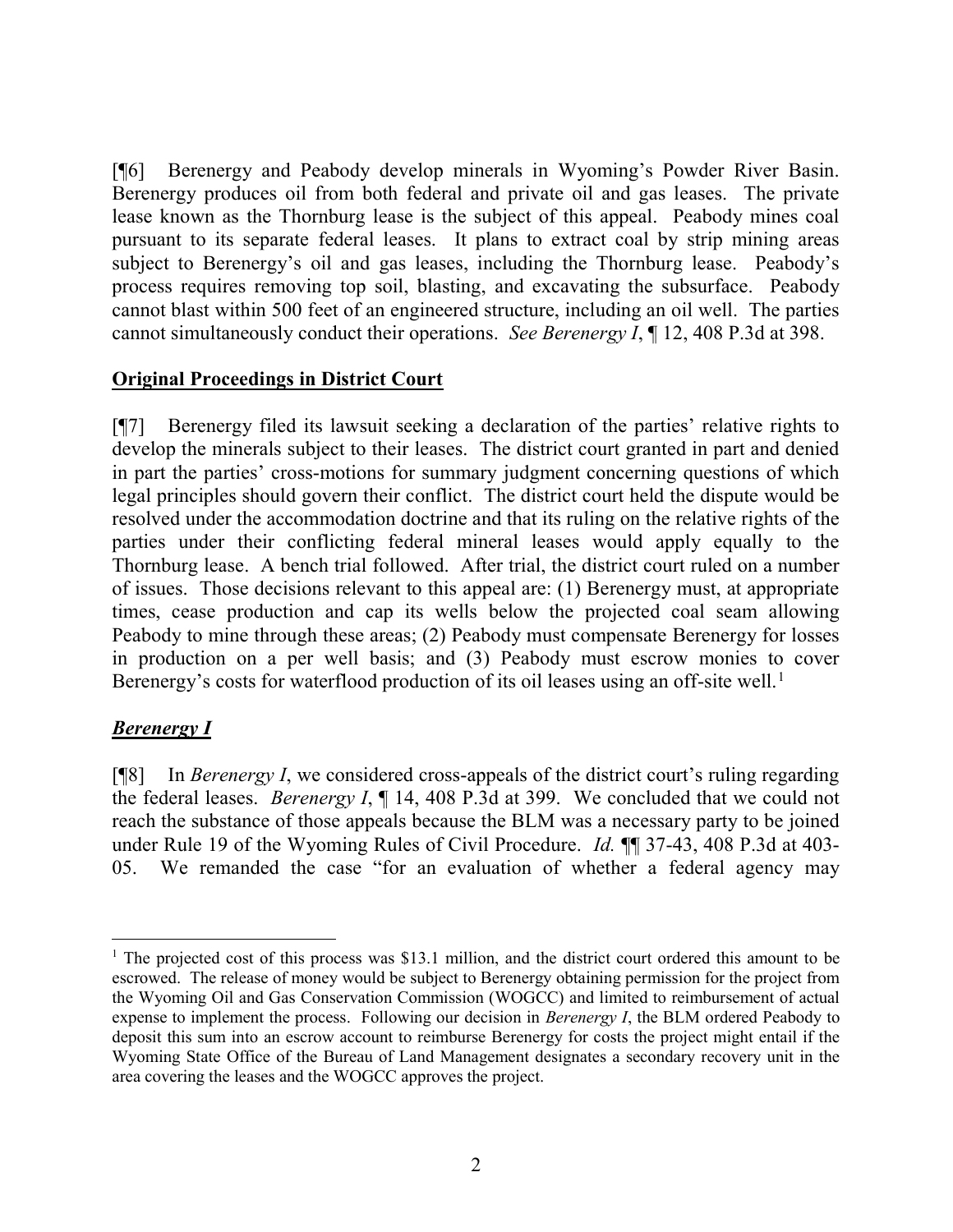participate in this suit" and directed the district court to dismiss the case if the BLM could not be joined. Id. ¶ 43, 408 P.3d at 405.

# Petition for Rehearing Berenergy I

[¶9] Peabody petitioned for rehearing of Berenergy I arguing that Berenergy had not appealed the district court's decision regarding the private Thornburg lease and, as a result, that portion of the case should not be subject to the dismissal requirements of Berenergy I. In response, Berenergy asserted that the Thornburg lease was appealed and the entire case—including the Thornburg issue—should be dismissed. In our order on rehearing, we held that "the issues related to the Thornburg lease were not presented to the Court" on appeal and said: "Given the circumstances, this Court finds it inappropriate to amend [Berenergy  $I$ ] to address issues related to the Thornburg lease. In so ruling, this Court does not limit the district court's authority to consider the Thornburg lease issues, if the district court finds such consideration appropriate."

## District Court's Decision on Remand

[¶10] On remand, the district court held, "This Court further concludes that it lacks subject matter jurisdiction to grant the relief previously granted to Peabody as to the lands underlying the Thornburg lease absent the presence of the BLM. Instead, the Court is limited to construing the leases . . . ." The district court then found that the law of the case applied, meaning its earlier decision (that the accommodation doctrine controlled the order and operation of development with respect to the Thornburg lease) had not been appealed and the decision remained in effect. The district court did not decide what a suitable accommodation would be, concluding instead that the decision on what constitutes a suitable accommodation rested with the BLM.

# Current Appeal

[¶11] Peabody contends that the district court: (1) can fully resolve the Thornburg lease dispute without the BLM's participation; and (2) the district court should not have reopened the final judgment on the Thornburg lease dispute. In the alternative, Peabody contends, if the Thornburg lease dispute is reopened, the district court should enforce Peabody's right to mine through the Thornburg lease pursuant to the Coal Lands Act, 30 U.S.C. §§ 83-85, as opposed to the accommodation doctrine. Berenergy argues that the district court correctly held: (1) that our decision in *Berenergy I* deprived it of subject matter jurisdiction to determine suitable accommodation between Peabody and Berenergy; and (2) Peabody waived any right to rely on the Coal Lands Act when it failed to appeal this issue in Berenergy I.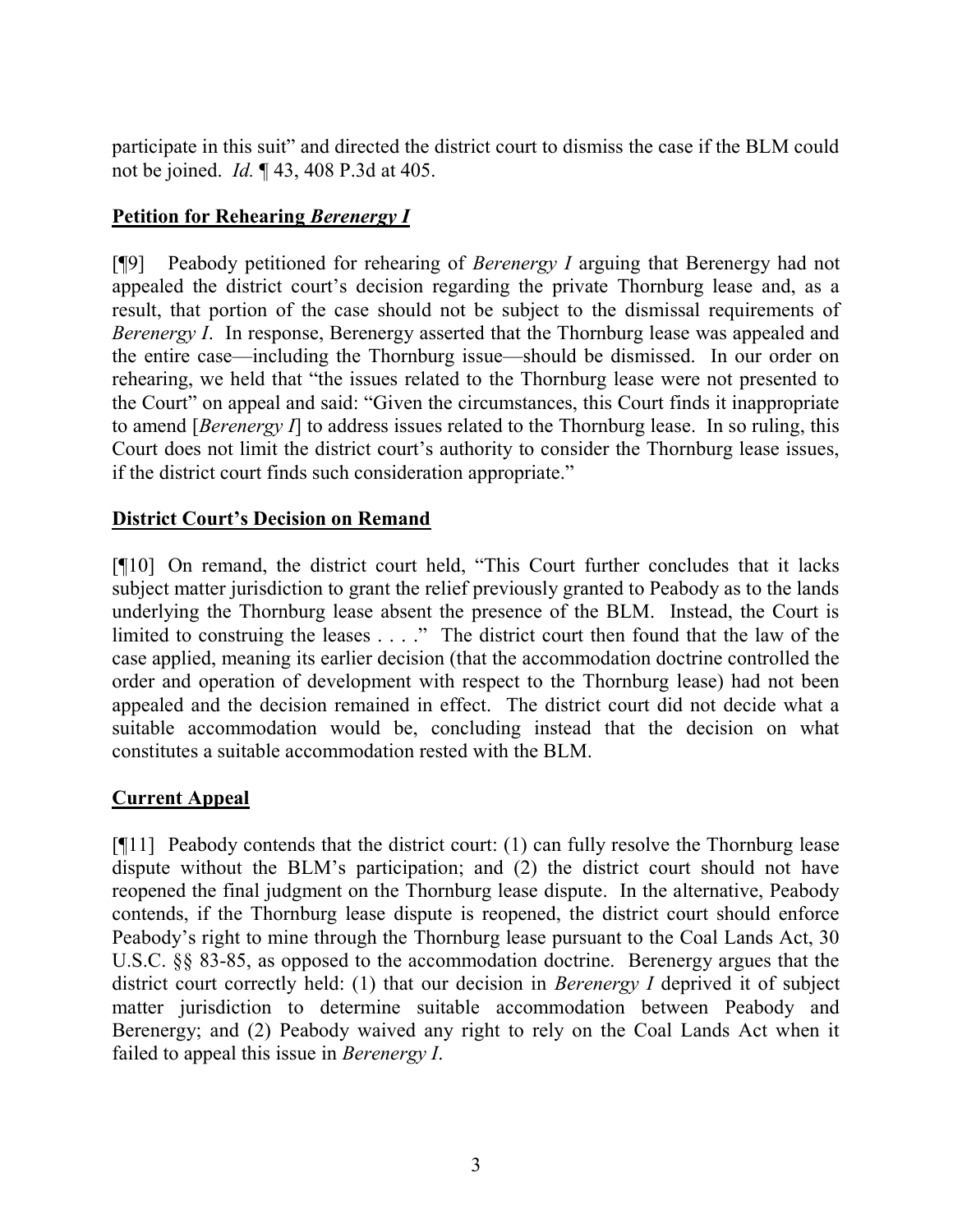#### **DISCUSSION**

#### I. Is the BLM's participation necessary to resolve the Thornburg lease dispute?

[¶12] On appeal, Peabody contends that the district court incorrectly concluded that it could not fully resolve the Thornburg lease dispute without the BLM. Berenergy concedes that its original position was that the district court had jurisdiction over its claims for declaratory judgment but now argues that our decision in Berenergy I mandates the conclusion that the district court lacks jurisdiction over the Thornburg lease dispute, despite its belief "that the jurisdictional ruling in *Berenergy I* is inconsistent with prior decisions on that issue."

[¶13] The district court conflated subject matter jurisdiction with W.R.C.P. Rule 19, reading our direction in Berenergy I to dismiss the case if the BLM could not be joined as a jurisdictional mandate. To the contrary, Berenergy I did not question the existence of subject matter jurisdiction. Our decision in Berenergy I concerned joinder of an indispensable party, a non-jurisdictional question. It held that there was no decision this Court could make on the issues appealed that would have binding effect without the BLM's participation. *Berenergy I*,  $\P$  38-41, 408 P.3d at 403-04. Our precedent makes clear that Wyoming courts have jurisdiction over mineral disputes between private parties, even where federal leases may be concerned, and the parties offer no authority to the contrary. Belle Fourche Pipeline Co. v. State, 766 P.2d 537 (Wyo. 1988); Reno Livestock Corp. v. Sun Oil Co., 638 P.2d 147 (Wyo. 1981); Ready v. Texaco, Inc., 410 P.2d 983 (Wyo. 1966); Holbrook v. Continental Oil Co., 278 P.2d 798 (Wyo. 1955); Richardson v. Midwest Refining Co., 270 P. 154 (Wyo. 1928). The question in this case is not whether the district court had subject matter jurisdiction over the Thornburg lease dispute, rather it is whether the court could fully resolve that dispute without the BLM's participation.

#### STANDARD OF REVIEW

[¶14] In *Grove v. Pfister*, we said:

District court rulings on joinder are reviewed for an abuse of discretion. Rivermeadows, Inc. v. Zwaanshoek Holding and Financiering, B.V., 761 P.2d 662, 668-70 (Wyo. 1988); England v. Simmons, 728 P.2d 1137, 1139-40 (Wyo. 1986).

> [T]he core of our inquiry must reach "the question of reasonableness of the choice made by the trial court." Vaughn v. State, 962 P.2d 149, 151 (Wyo. 1998).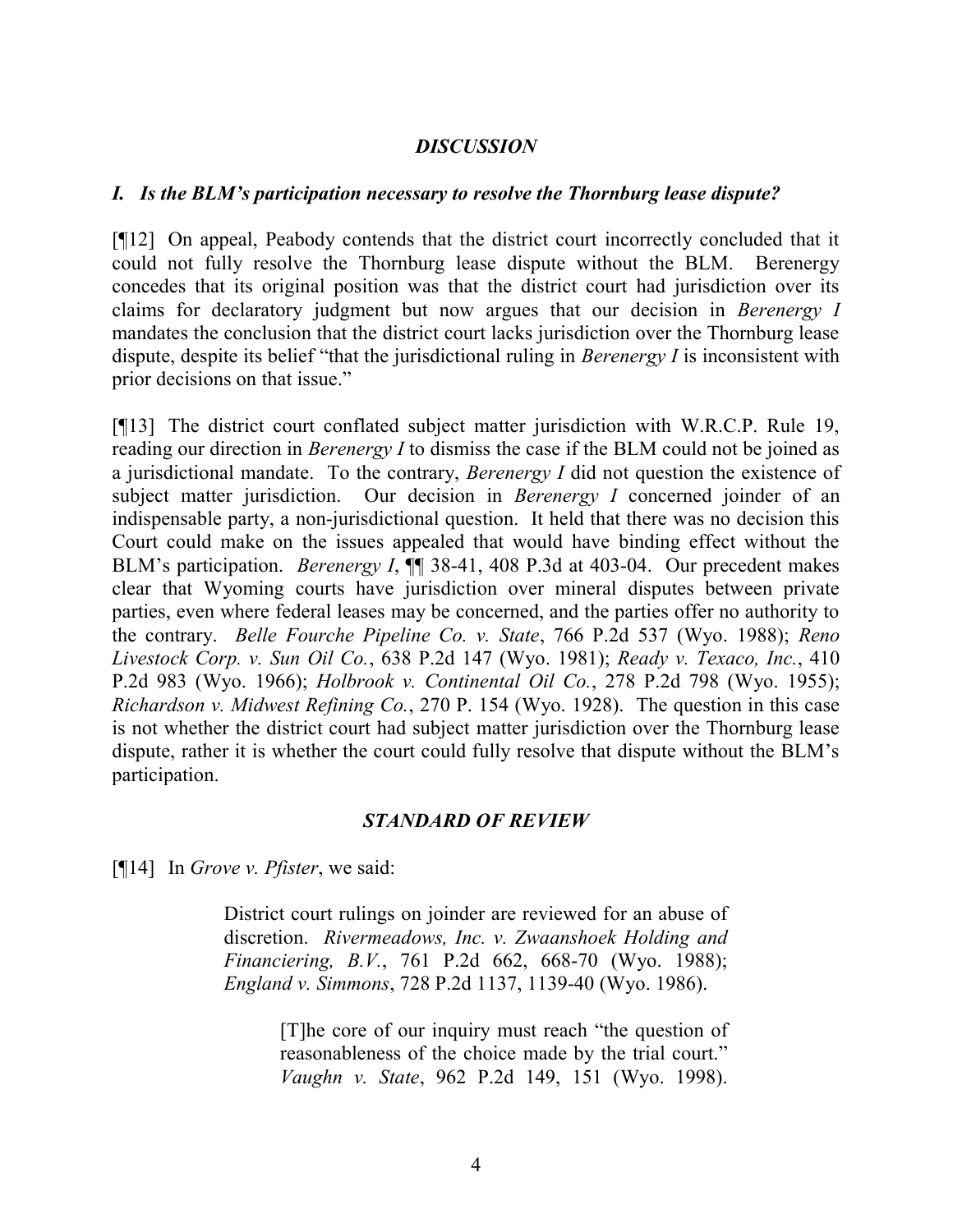"Judicial discretion is a composite of many things, among which are conclusions drawn from objective criteria; it means a sound judgment exercised with regard to what is right under the circumstances and without doing so arbitrarily or capriciously." Id. (quoting Byerly v. Madsen, 41 Wash. App. 495, 704 P.2d 1236, 1238 (Wash. App. 1985)); Basolo v. Basolo, 907 P.2d 348, 353 (Wyo. 1995).

Grove v. Pfister, 2005 WY 51, ¶ 4, 110 P.3d 275, 277 (Wyo. 2005). To the extent the district court's decision was based on a legal conclusion, we review that portion of the issue de novo. See Jensen v. Milatzo-Jensen, 2013 WY 27, ¶ 18, 297 P.3d 768, 774 (Wyo. 2013) (the application of a statute is a question of law reviewed de novo); Weinstein v. Beach, 2014 WY 167, ¶ 9, 340 P.3d 1013, 1016 (Wyo. 2014) (while award of costs is reviewed for abuse of discretion, the legal question of whether cost provisions apply is reviewed de novo). We review the district court's Rule 19 findings for an abuse of discretion, and we review conclusions of law underlying those findings de novo.

#### ANALYSIS

[¶15] Rule 19 of the Wyoming Rules of Civil Procedure provides:

- (a) Persons to be joined if feasible.—A person who is subject to service of process and whose joinder will not deprive the court of jurisdiction over the subject matter of the action shall be joined as a party in the action if: (1) in the person's absence complete relief cannot be accorded among those already parties; or (2) the person claims an interest relating to the subject of the action and is so situated that the disposition of the action in the person's absence may: (i) as a practical matter impair or impede the person's ability to protect that interest; or (ii) leave any of the persons already parties subject to a substantial risk of incurring double, multiple, or otherwise inconsistent obligations by reason of the claimed interest. If the person has not been so joined, the court shall order that the person be made a party. . . .
- (b) Determination by court whenever joinder not feasible.—If a person as described in subdivisions (a)(1) and (a)(2) hereof cannot be made a party, the court shall determine whether in equity and good conscience the action should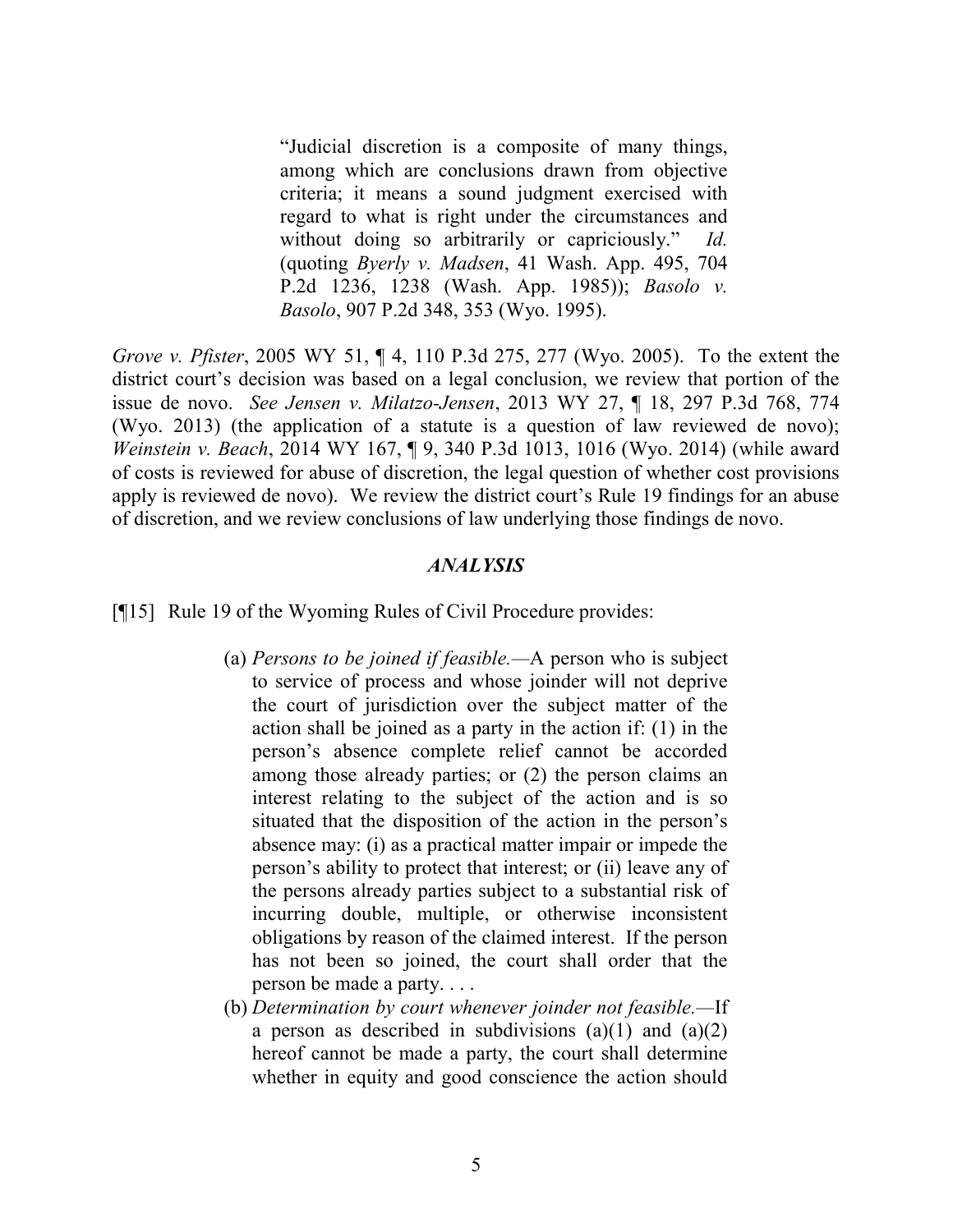proceed among the parties before it, or should be dismissed, the absent person being thus regarded as indispensable. The factors to be considered by the court include:

- (1) To what extent a judgment rendered in the person's absence might be prejudicial to the person or those already parties;
- (2) The extent to which, by protective provisions in the judgment, by the shaping of relief, or other measures, the prejudice can be lessened or avoided;
- (3) Whether a judgment rendered in the person's absence will be adequate;
- (4) Whether the plaintiff will have an adequate remedy if the action is dismissed for nonjoinder.

W.R.C.P. Rule 19 (2014).<sup>2</sup>

 $\overline{a}$ 

[¶16] The district court concluded that it could not fully resolve the Thornburg lease dispute without the BLM; however, the private Thornburg lease presents a different inquiry than the examination of the parties' positions vis-à-vis the federal leases. In Berenergy I, we analyzed leases where there were no independent private rights. All leases were with the BLM. Our analysis included the Mineral Leasing Act and pertinent federal regulations as they related to competing federal leases. Berenergy's federal leases gave the BLM the "discretion, in service of the public interest, to control the quarterly rate of production" and "grant[ed the] authority to manage federal minerals to [the BLM]." *Berenergy I*,  $\P$  29-30, 408 P.3d at 402. Peabody's leases provided that "BLM retains the authority to alter and/or modify the resource recovery and protection plans for coal operations and/or oil and gas operations on those lands covered by Federal mineral leases so as to obtain maximum resource recovery." Id. ¶ 33, 408 P.3d at 402-03. Our examination led to our conclusion that the "[b]alancing of competing rights to mineral production in the public's interest is in part an intensely policy-driven matter committed to the [BLM]." Any decision we rendered would have been merely advisory in light of the BLM's authority to disregard it where the BLM was not a party. As such, the BLM was a party that should have been joined. Id.  $\P$  135, 37-39, 408 P.3d at 403-04. Berenergy  $I$  is limited to the question of competing federal leases that place decision-

 $2$  Rule 19 has been amended since this lawsuit was filed in 2014. The amendment was effective March 1, 2017, and contained very few substantive changes. Compare W.R.C.P. Rule 19 (2014) with W.R.C.P. Rule 19 (2017). We apply the rule in effect at the time the lawsuit was filed. See DNW v. Wyoming Dep't of Family Services, 2007 WY 54, ¶ 9, 154 P.3d 990, 992 (Wyo. 2007); McKennan v. Wyoming Sawmills, Inc., 816 P.2d 1303, 1303 n.1 (Wyo. 1991).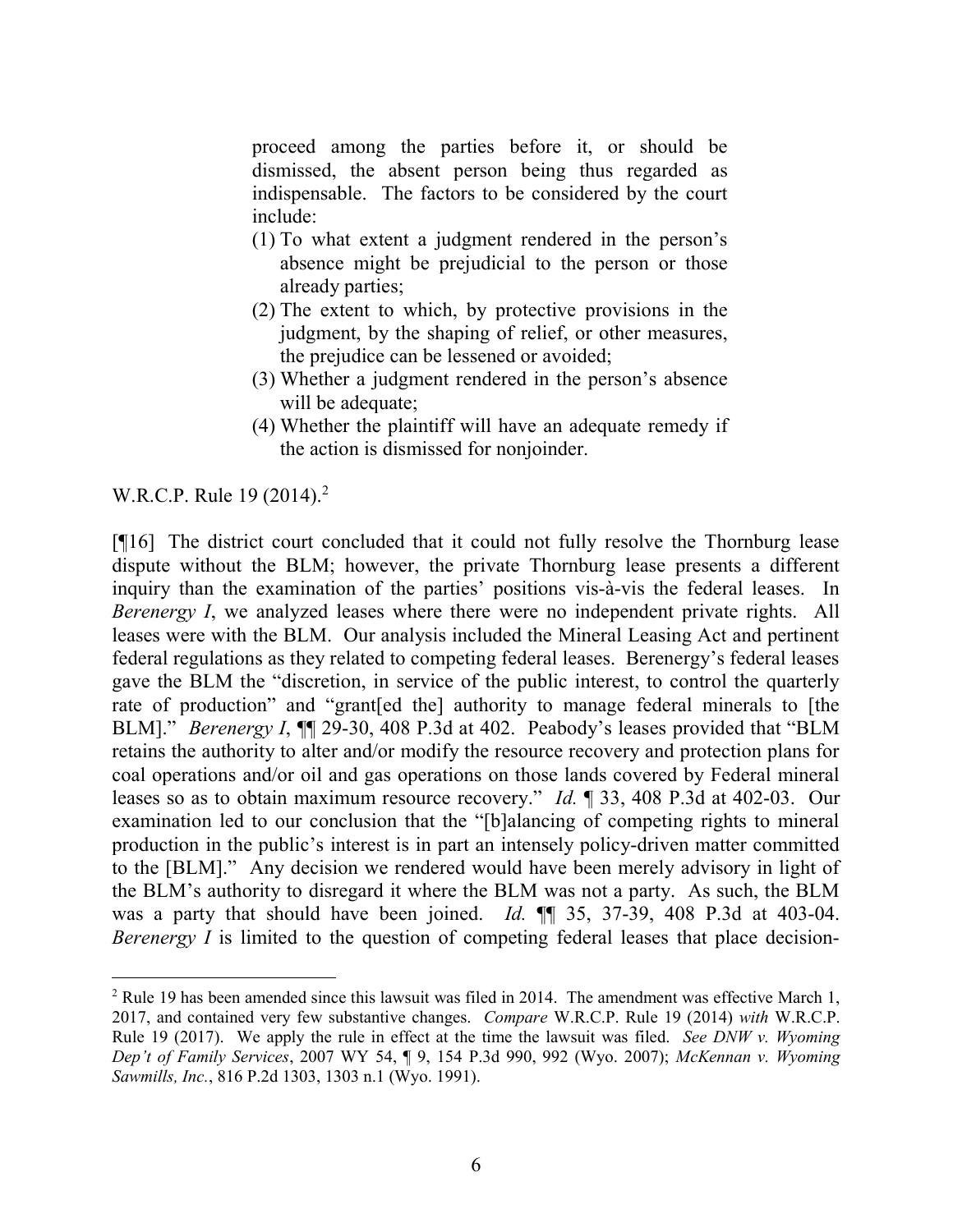making authority over the operational rights conveyed "squarely and solely in the hands of the Secretary of the Interior and his designees." Id. ¶ 34, 408 P.3d at 403.

[¶17] The Thornburg lease is private, and it contains no language vesting the BLM with discretion over its operational rights vis-à-vis competing federal leases. The analysis in Berenergy I does not apply to this private/federal lease question. The BLM's participation in the Thornburg lease dispute is not required, and a binding decision can be made in its absence. The BLM is not a necessary party under Rule 19 or pursuant to our analysis in Berenergy I.

[¶18] The court in Entek GRB, LLC v. Stull Ranches, LLC, 113 F. Supp. 3d 1113 (D. Colo. 2015), reached a similar conclusion under analogous facts. There, Entek GRB, LLC (Entek), a federal mineral lessee, sued the surface owner, Stull Ranches, LLC (Stull) seeking a declaration that it had the right to use Stull's property to access a well located on the surface of an estate owned by a third party. Id. at 1113, 1115. Stull argued that the BLM was an indispensable party under Rule 19 of the Federal Rules of Civil Procedure to the lawsuit because a decision would "directly affect the scope of the property rights owned by the BLM." *Id.* at 1119. The court recognized that, while an examination of federal mining statutes was required to determine the scope of Entek's rights, it "does not alter the fact that the relief sought . . . directly concerns Entek's rights with respect to [the lease]." Id. The court explained that "[w]ith respect to whether complete relief can be awarded between Entek and Stull, the fact remains that neither party sought relief against the BLM." *Id.* at 1120. Stull argued that the BLM had an interest in the matter because it "may not agree" with the outcome "which could lead to 'unanticipated consequences' . . . or [could] cause the BLM to 'reevaluate the unitization program.'" Id. at 1120-21. The court concluded that Stull's "arguments as to this consideration are unsupported" and recognized that courts have been determining relative rights of federal mineral lessees to other owners or users without the United States as a party since 1928 in Kinney-Coastal Oil Co. v. Kieffer, 227 U.S. 488, 48 S. Ct. 580, 72 L. Ed. 961 (1928). Entek, 113 F. Supp. 3d at 1121 (citing BTU W. Res., Inc. v. Berenergy Corp., 300 F.R.D. 572, 574 (D. Wyo. 2014)). Finally, the court found that neither Stull nor Entek would be subjected to a substantial risk of inconsistent obligations because of the relief granted in that case. Entek, 113 F. Supp. 3d at 1121. See also Amerada Petroleum Corp. v. Rio Oil Co., 225 F. Supp. 907, 910-11 (D. Wyo. 1964) (holding that mineral lessor was not indispensable party to dispute between mineral lessee and other parties claiming title to the minerals); Texas Co. v. Wall, 107 F.2d 45, 50 (7th Cir. 1939) (holding that "when a plaintiff-lessee is seeking merely to enjoin a defendant-lessee from interfering with the plaintiff's leasehold interest, and no relief is sought either for or against the plaintiff's lessor, the decree of the trial court ordinarily can be so framed as not to affect the rights of the plaintiff's lessor").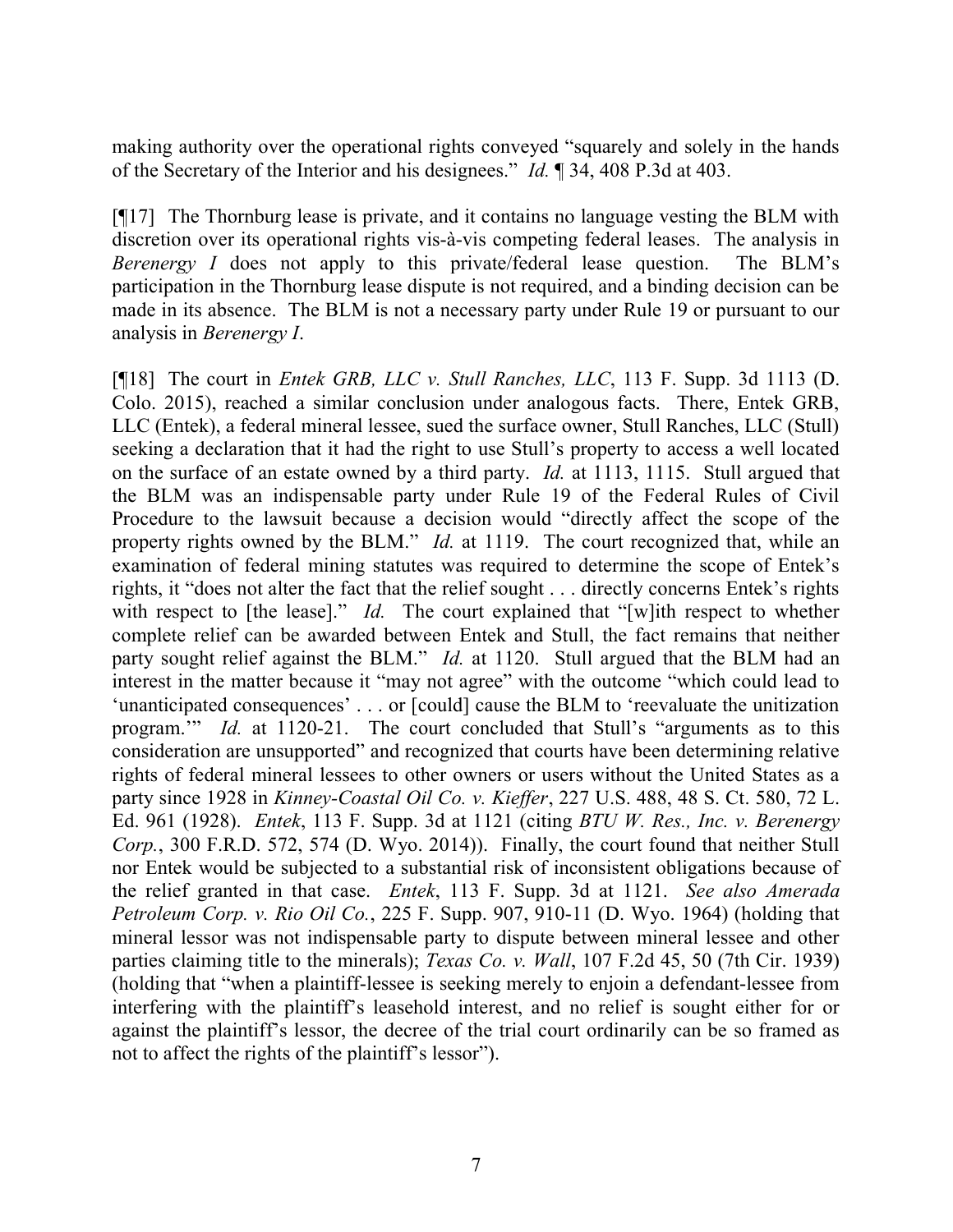[¶19] The situation here is similar to the preceding cases. First, the accommodation contemplated by the district court (requiring reimbursement for lost production and the escrow of money to reimburse Berenergy any actual incurred costs under a potential waterflood plan) does not impact the BLM's rights. Second, neither party sought relief against the BLM. Third, the BLM's interest in the outcome of the Thornburg lease dispute is not distinguishable from its interest in the outcome of any other dispute concerning rights of federal mineral lessees and private estate owners. Wyoming courts have a long history of considering these cases in the absence of the BLM. See supra ¶ 13. Finally, like the court in Entek, we see no likelihood that either Berenergy or Peabody would be at risk of inconsistent obligations due to the relief granted by the district court.<sup>3</sup> The BLM is not a person to be joined, if feasible, under Rule 19 $(a)$ .

[¶20] Even if we assume that the BLM was a person to be joined if feasible, a Rule 19(b) analysis shows the Thornburg lease dispute can be resolved absent BLM's participation. Rule 19(b) instructs the Court to consider four factors in determining whether an action should proceed where a party who is required to be joined, if feasible, cannot be joined:

- (1) To what extent a judgment rendered in the person's absence might be prejudicial to the person or those already parties;
- (2) The extent to which, by protective provisions in the judgment, by the shaping of relief, or other measures, the prejudice can be lessened or avoided;
- (3) Whether a judgment rendered in the person's absence will be adequate;
- (4) Whether the plaintiff will have an adequate remedy if the action is dismissed for nonjoinder.

W.R.C.P. Rule 19(b) (2014); See, e.g., Miller v. Bradley, 4 P.3d 882, 887-88 (Wyo. 2000), abrogated on other grounds by In re Crago, 2007 WY 158, 168 P.3d 845 (Wyo. 2007); L.U. Sheep Co. v. Board of County Comm'rs of Hot Springs, 790 P.2d 663, 666-67 (Wyo. 1990).

[¶21] A review of these factors also leads to the conclusion that this case should proceed in the BLM's absence. A judgment rendered in the BLM's absence would not be

<sup>&</sup>lt;sup>3</sup> As noted, the district court directed Peabody to deposit approximately \$13.1 million in an escrow fund as part of its ordered accommodation. Although Peabody appealed that direction in Berenergy I, it did not do so in this appeal. In any event, the BLM has rendered a decision with respect to the disputed federal leases ordering this same accommodation.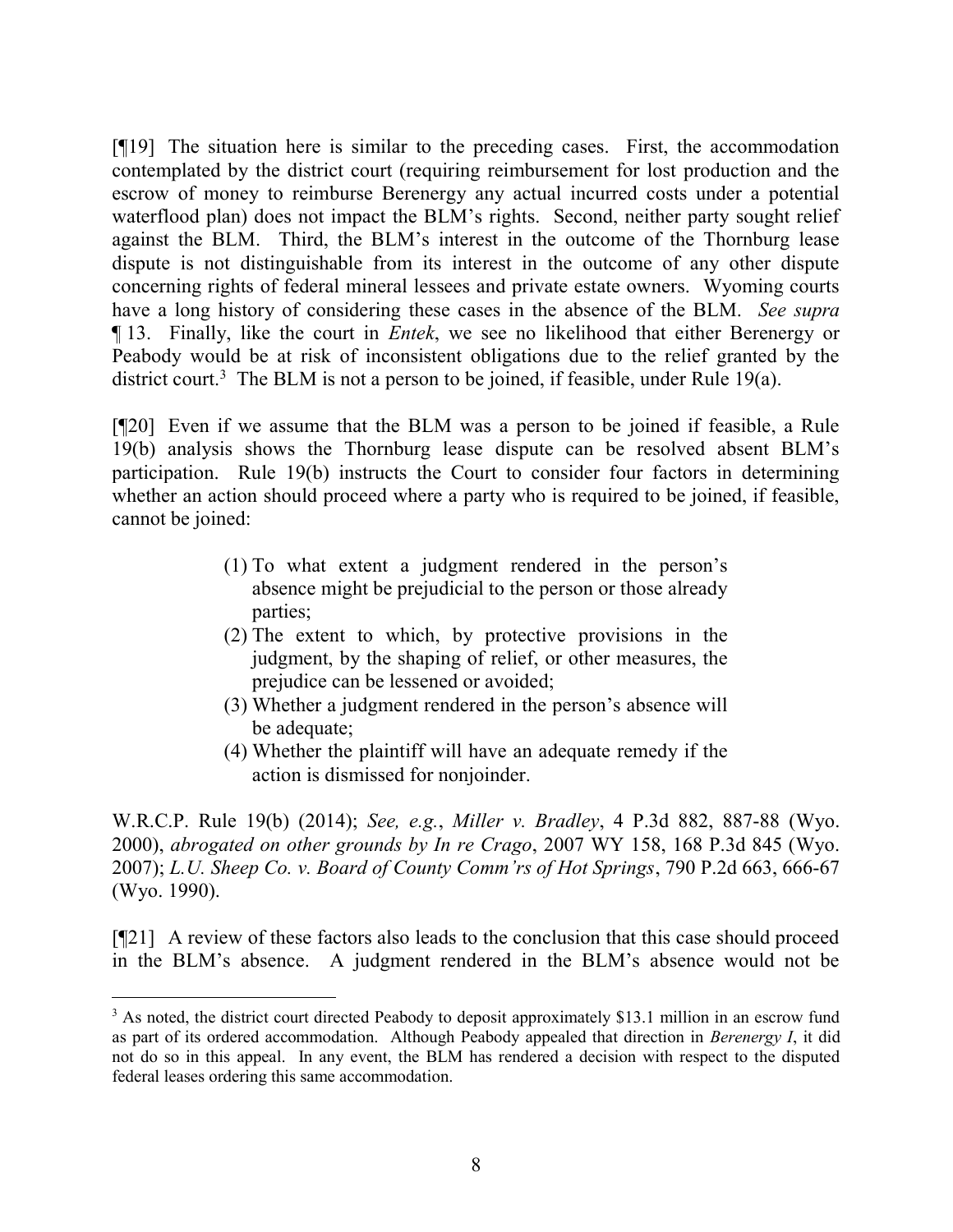prejudicial to the existing parties. This conclusion makes the second factor irrelevant. Third, a judgment rendered in the BLM's absence as to the Thornburg lease dispute would be adequate. Fourth, and perhaps most significantly, if the action is dismissed for nonjoinder, no adequate remedy or forum exists to address the Thornburg lease dispute or others like it.<sup>4</sup>

 $[922]$  The BLM is not a person to be joined if feasible under Rule 19(a). Even if we assume it is a person to be joined if feasible, the BLM is not indispensable under Rule 19(b). W.R.C.P. Rule 19. The district court abused its discretion when it held otherwise. It could properly resolve the parties' dispute regarding the Thornburg lease absent the BLM.

## II. Does law of the case doctrine require the district court to apply its original judgment of accommodation?

[¶23] In its cross-appeal, Berenergy argues that the district court erred when it applied the law of the case doctrine to reach its conclusion that the accommodation doctrine controlled the Thornburg lease.<sup>5</sup> Peabody takes the position the Court's decision was correct on the accommodation doctrine, but the Court should have enforced the complete order including the substantive provisions that comprise the accommodation.<sup>6</sup>

### STANDARD OF REVIEW

[¶24] The decision whether to apply the law of the case doctrine is discretionary, but once a court applies the doctrine, the actual application is reviewed as a matter of law. Thus, our review requires a two-part analysis. First, we review the decision to apply the doctrine for abuse of discretion. See Lieberman v. Mossbrook, 2009 WY 65, ¶ 28, 208 P.3d 1296, 1305 (Wyo. 2009). Courts may exercise discretion to "entertain relitigation of settled issues when the failure to do so would work 'a manifest injustice.'" Entek GRB, LLC v. Stull Ranches, LLC, 840 F.3d 1239, 1242 (10th Cir. 2016); see also 18B Charles A. Wright et al., Federal Practice and Procedure § 4478 (2d ed. 2002). Second, we review de novo whether the prior decision controls the issue raised in the subsequent

 $\overline{a}$ 

<sup>&</sup>lt;sup>4</sup> The United States District Court for the District of Wyoming has ruled that federal question jurisdiction does not automatically exist merely because federal mineral leases are at issue. BTU W. Res., Inc. v. Berenergy Corp., 31 F. Supp. 3d 1346 (D. Wyo. 2014).

<sup>&</sup>lt;sup>5</sup> Although Berenergy argues that the law of the case does not apply, it does not contend that the question of whether the accommodation doctrine applies to the Thornburg lease should be relitigated. Berenergy claims that since the federal and Thornburg lease issues are not severable, the Thornburg lease dispute must be dismissed by the district court along with the federal lease dispute under *Berenergy I*.

<sup>&</sup>lt;sup>6</sup> Peabody argues in the alternative that if the judgment is reopened, the Coal Lands Act should be applied.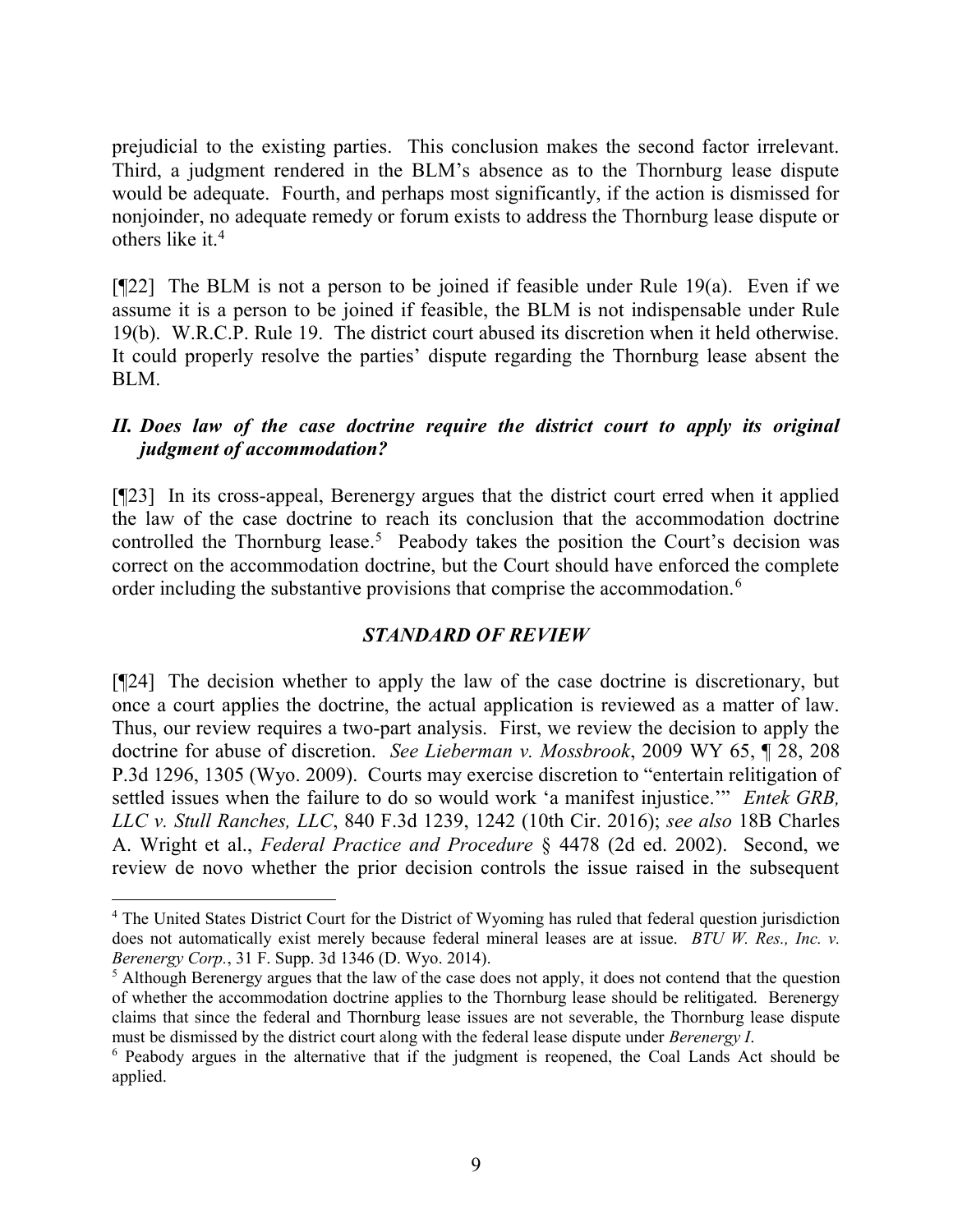proceeding. Ultra Resources, Inc. v. Hartman, 2015 WY 40, ¶ 58, 346 P.3d 880, 900 (Wyo. 2015).

#### ANALYSIS

[¶25] Relitigation of the Thornburg lease dispute is not necessary to avoid a "manifest injustice." See Entek, 840 F.3d at 1242. Both parties have had ample opportunity to set forth their positions throughout extensive litigation and have adequately done so. Accordingly, we find that the district court did not abuse its discretion when it applied the law of the case doctrine.

[¶26] Now, we turn to our de novo review of whether the law of the case doctrine bars further consideration of the decision that the accommodation doctrine applies to the Thornburg lease. "Under the 'law of the case' doctrine, a court's decision on an issue of law made at one stage of a case becomes a binding precedent to be followed in successive stages of the same litigation." Triton Coal Co. v. Husman, Inc., 846 P.2d 664, 667 (Wyo. 1993) (citing 1B James W. Moore et al., Moore's Federal Practice ¶ 0.404[1] (2d ed. 1983)). The doctrine is "designed to avoid repetitious litigation and to promote consistent decision making." Triton Coal, 846 P.2d at 667. "Without something like it, an adverse judicial decision would become little more than an invitation to take a mulligan, encouraging lawyers and litigants alike to believe that if at first you don't succeed, just try again." Entek, 840 F.3d at 1240. The doctrine, therefore, provides "incentive for parties to put their best effort into their initial submissions," encourages litigants to present all available claims and defenses, and avoids wasting judicial resources. Id. at 1242.

[¶27] Typically, the law of the case doctrine "requires a trial court to adhere to its own prior rulings, adhere to the rulings of an appellate court, or adhere to another judge's rulings in the same . . . or a closely related case." *Triton Coal*, 846 P.2d at 668. The doctrine may also give preclusive effect to a legal decision made at one stage of the litigation that goes unchallenged in a subsequent appeal. *Id.*; *Entek*, 840 F.3d at 1242. In this respect, law of the case is related to waiver because it is the litigant's "failure to raise an issue on appeal which gives rise to the preclusive effect of the lower court's ruling[.]" Triton Coal, 846 P.2d at 667-68. A reversal on appeal "affect[s] only those portions of the judgment from which an appeal is actually taken" and does not affect unappealed issues. Id. at 669. Law of the case and waiver apply to unappealed issues and those issues cannot be relitigated on remand or on a second appeal. Id. at 669.

[¶28] Here, neither Berenergy nor Peabody appealed the district court's ruling as to the Thornburg lease. See supra  $\P$  7. Accordingly, at first blush, the law of the case applies to the Thornburg lease dispute. Under that doctrine, the district court's ruling that the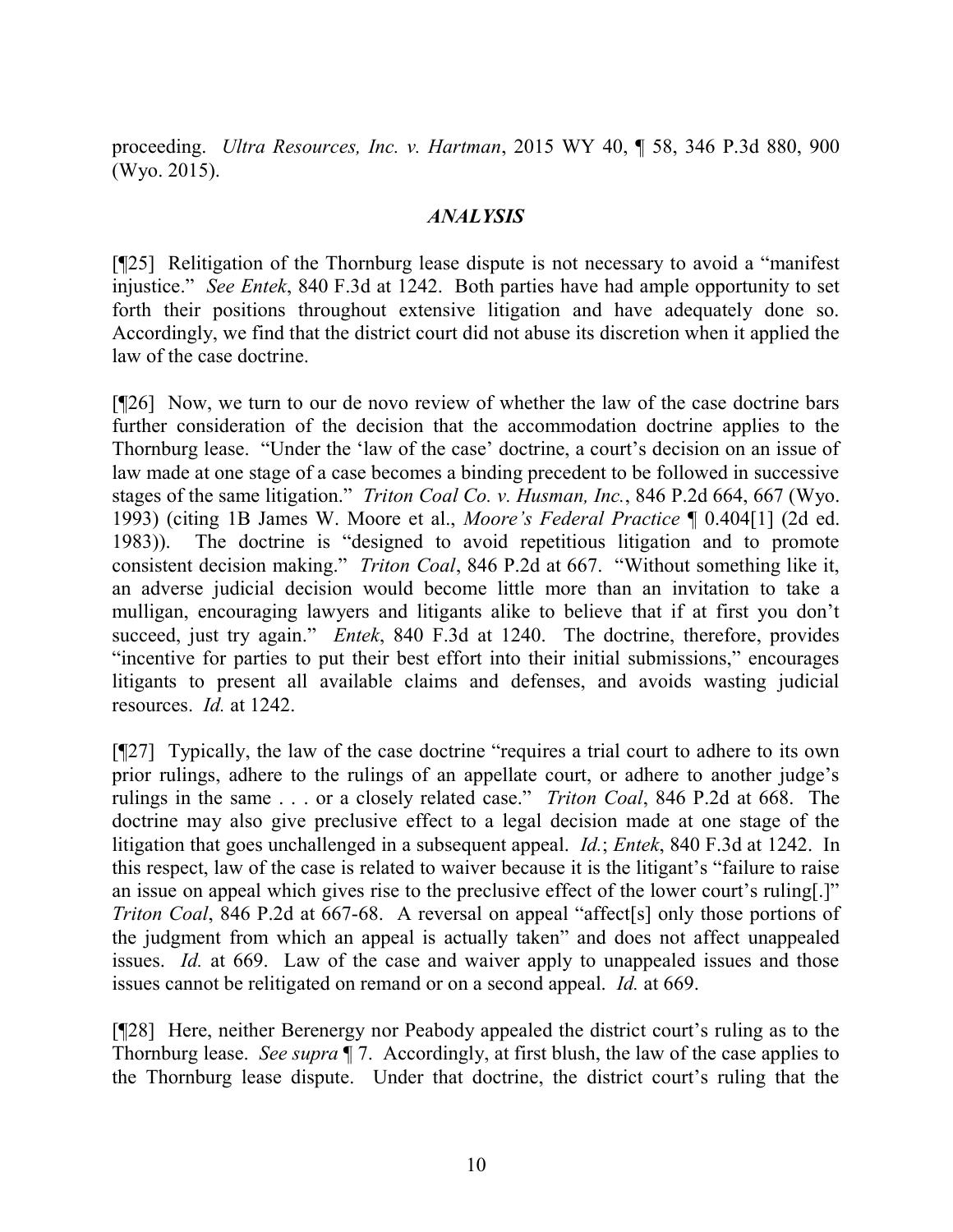accommodation doctrine applies is final. The general rule that an unappealed issue may not be addressed on remand, however, is "tempered by the rule that an appeal from a part of a judgment can be taken only if the appealed portion is severable." Triton Coal, 846 P.2d at 669. "In cases where the appealed judgment is not independent from the remainder, the appeal becomes an appeal from the whole judgment, and, consequently, a reversal will extend to the whole judgment." Id. (citing 5 Am. Jur. 2d *Appeal and Error* § 953 (1962)).

[¶29] Berenergy argues that the district court's resolution of the Thornburg lease dispute in the original proceeding was so interwoven with its resolution of the federal lease disputes that the *Berenergy I* appeal was an appeal of the whole judgment. According to Berenergy, our order in Berenergy I—requiring dismissal if the BLM could not be joined—applies to the Thornburg lease.

> The test of whether a portion of a judgment appealed from is so interwoven with its other provisions as to preclude an independent examination of the part challenged by the appellant is whether the matters or issues embraced therein are the same as, or interdependent upon, the matters or issues which have not been attacked. [I]n order to be severable, and therefore appealable, any determination of the issues so settled by the judgment . . . must not affect the determination of the remaining issues whether such judgment on appeal is reversed or affirmed.

Triton Coal, 846 P.2d at 669 (emphasis added; internal quotation marks and citations omitted).

[¶30] In *Triton Coal*, Husman contracted with mine owner Triton Coal Co. (Triton) to remove dry overburden and topsoil for coal mining. Id. at 666. Husman sued Triton for breach of contract, breach of the implied covenant of good faith and fair dealing, fraud, and negligent misrepresentation when it determined that the soil was saturated with water. *Id.* at 667. The district court granted summary judgment in favor of Triton on all counts and Husman appealed. On appeal, Husman did not challenge the summary judgment on its claim that the final survey of material removed was inaccurate and that Triton failed to pay for the material removed (Count II). Id. at 667. This Court reversed and remanded. See Husman, Inc. v. Triton Coal Co., 809 P.2d 796 (Wyo. 1991). Thereafter, the jury granted breach of contract damages on a special verdict form which allowed the consideration of Count II. Triton appealed, arguing that Count II should not have been submitted to the jury due to application of the law of the case doctrine. Triton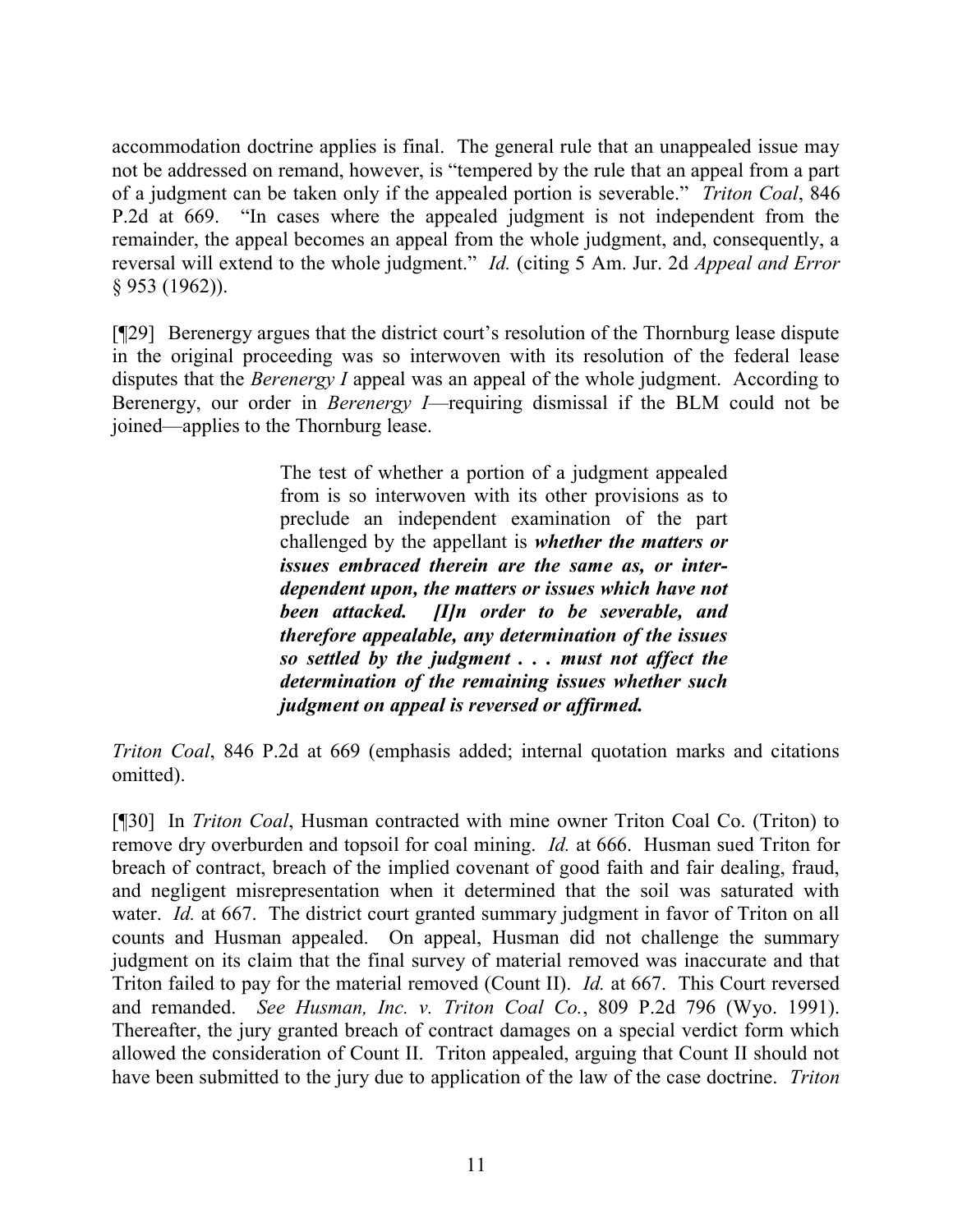Coal, 846 P.2d at 667. Triton contended that because Husman did not appeal the summary judgment as to Count II, the lower court's judgment was law of the case and was not an issue for trial. *Id.* We applied the severability test to determine whether issues raised in the first appeal<sup>7</sup> were interwoven with Count II, the breach of contract issue that was not appealed. Id. at 670. We concluded that they were not. Id. Thus, we held that the district court's grant of summary judgment with respect to Count II was law of the case and the district court could not retry the issue on remand. Id.

[¶31] Here, despite our Order on Petitions for Rehearing that the Thornburg and federal leases are severable, Berenergy contends that the Thornburg lease dispute is not severable from the federal lease dispute because "the district court expressly held that its ruling concerning the Thornburg lease was based on the 'same rules' it determined to be applicable to the federal lease disputes." We are not persuaded. The fact that the district court applied the accommodation doctrine to all the leases, both federal and private, does not necessarily mean that the private lease dispute was "interwoven" with the federal disputes. The Triton Coal test for severability requires us to determine "whether the matters or issues embraced" in the first appeal "are the same as, or interdependent upon, the matters or issues" which were not appealed. *Id.* at 669. An appeal is severable if "the part whereby the appellant is aggrieved is so far distinct and independent that it may be adjudicated on appeal without bringing up for review the entire order or judgment." Id.

[¶32] We find that the federal leases and the private Thornburg lease presented distinct issues that were severable. A thorough review of the record reveals that the bulk of the pleadings, arguments, and trial focused on the federal leases. The Thornburg lease may have been somewhat of an afterthought for all involved. The Thornburg lease was, however, separately argued by the parties and separately addressed by the district court. It presented a separate issue. For example, in its amended complaint, Berenergy separately identified its leases and sought a declaration that each lease had priority either because the lease was first in time or because (as was the argument for the Thornburg lease), while not first in time, Peabody could not unreasonably interfere with them. Again, in its motion for partial summary judgment, Berenergy argued that although the Thornburg lease was not first in time, Peabody could not unreasonably interfere with that lease. Berenergy asserted a different argument regarding the first in time federal leases. Likewise, in its pleadings, Peabody addressed the federal leases and the Thornburg lease separately. In its argument regarding the Thornburg lease, Peabody argued that the Coal Lands Act, 30 U.S.C. §§ 83-85, applied because the Thornburg lease was "[u]nlike the federal leases" that govern the other wells. In its response to Peabody, Berenergy also

 $\overline{a}$  $<sup>7</sup>$  Those issues were Husman's claims for breach of the implied covenant of good faith and fair dealing,</sup> fraud, and negligent misrepresentation. Id. at 670.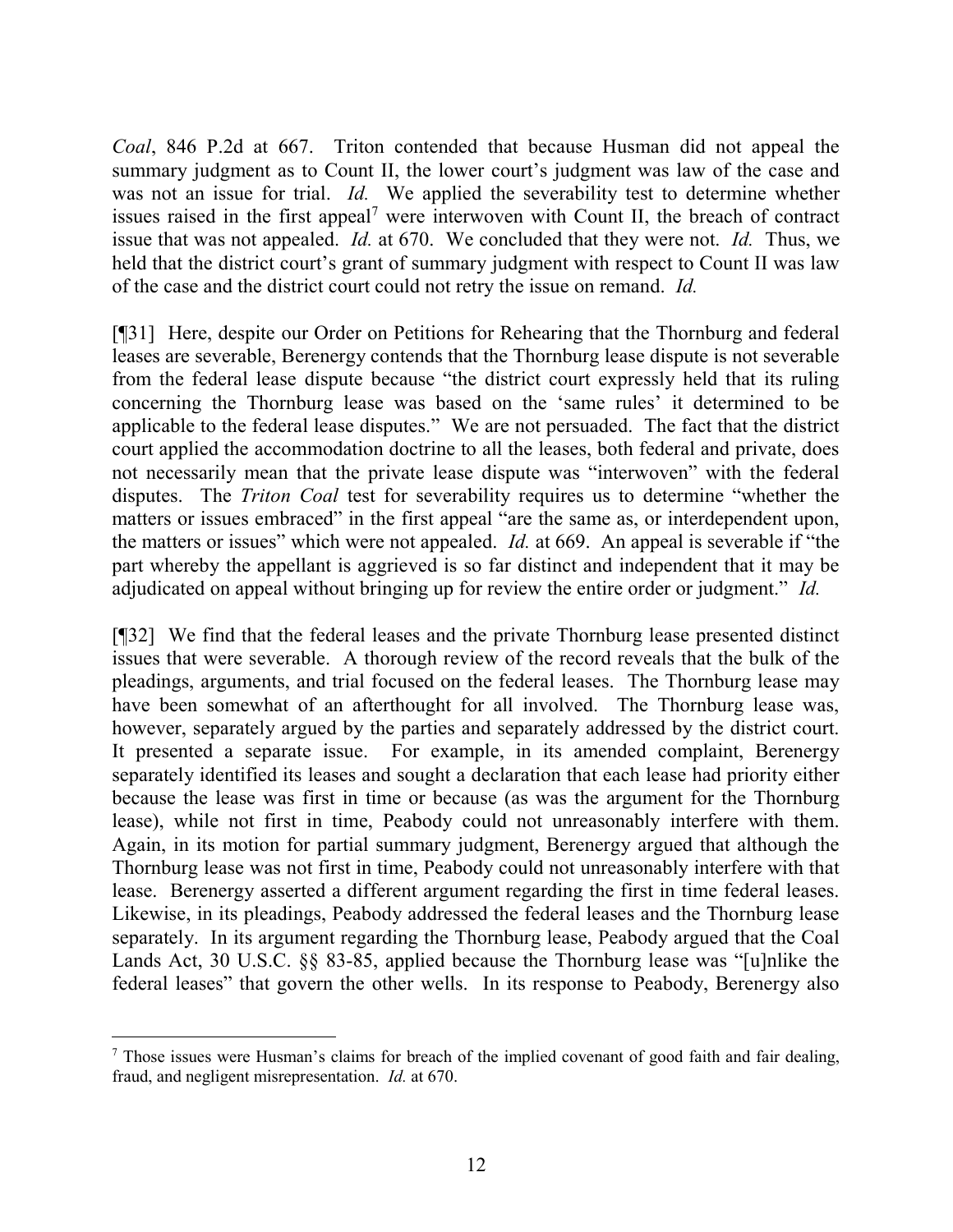separately addressed the Thornburg lease, but lumped it with the federal leases, arguing that for the reasons already specified in its motions, it should prevail.

[¶33] In its order on the parties' motions for summary judgment, the district court also addressed the Thornburg lease separately. It recognized that the original patent from the United States to Jack Thornburg conveyed an express right to extract oil and gas and that "[t]he patent reserved unto the United States all of the coal, which includes the rights necessary to develop the coal as implied under the reasoning in Chartiers [Block Coal Co. v. Mellon, 152 Pa. 286, 25 A. 597 (1893)]." The district court separately recognized the federal leases stating that they "must be construed as being consistent with the purposes of the MLA [Mineral Leasing Act, 30 U.S.C. §§ 181, et seq.]." The district court ultimately held that both parties must accommodate one another. This ruling implicitly rejected Peabody's argument for the application of the Coal Lands Act to the Thornburg lease. The district court then held a trial to determine reasonable accommodations and damages. The district court awarded separate damages with respect to the Thornburg lease.

[ $[$ ]34] Indeed, the parties' appeals in *Berenergy I* provide compelling evidence of the severability of the federal and Thornburg lease issues. Berenergy appealed only the federal lease issues. Peabody appealed only the portion of the district court's order requiring it to escrow money in the event Berenergy engaged in a water flood recovery operation. See Berenergy I, ¶ 4, 408 P.3d at 399. As we have previously stated, "the issues related to the Thornburg lease were not presented to the Court" in Berenergy I. We have also said our holding in *Berenergy I* "does not limit the district court's authority to consider the Thornburg lease issues, if the district court finds such consideration appropriate."

[¶35] The Thornburg lease issue was severable from the federal lease issues. Our ruling in Berenergy I applies only to the federal leases. Relitigation of the Thornburg lease dispute is not necessary to avoid a "manifest injustice." See Entek, 840 F.3d at 1242. Both parties have had ample opportunity to set forth their relative positions throughout extensive litigation and have adequately done so. Accordingly, we find that the district court did not abuse its discretion when it applied the law of the case doctrine. The district court's ruling that the accommodation doctrine applies to the Thornburg lease is correct.

### **CONCLUSION**

[¶36] The BLM is not an indispensable party to the Thornburg lease dispute, and the district court may fully resolve that dispute without its participation. Further, the district court was correct when it concluded that law of the case principles apply—the